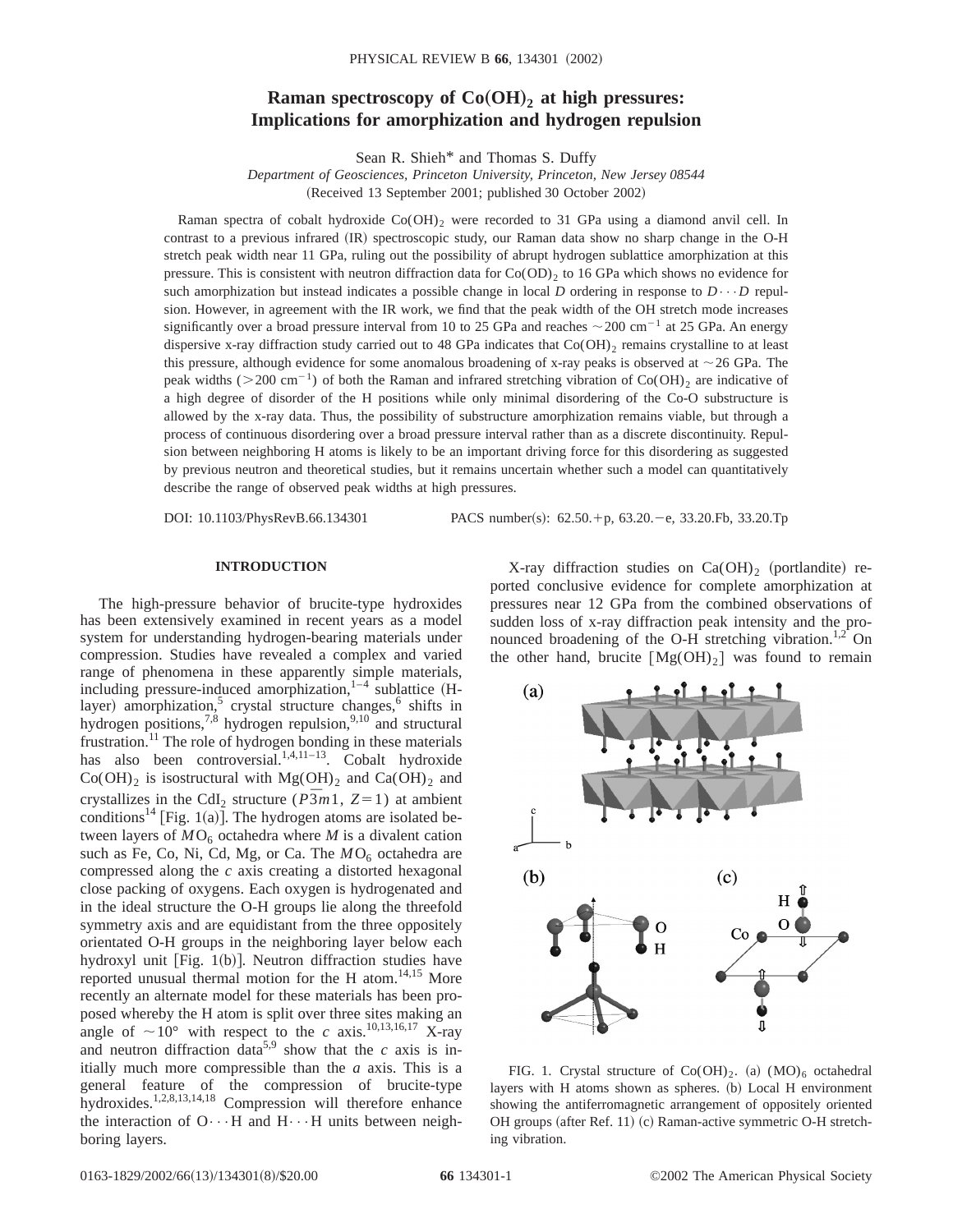crystalline to pressures above 30 GPa from x-ray, infrared, and Raman studies.1,3,7,8,14

Using infrared, Raman, and x-ray data, Nguyen *et al.*<sup>5</sup> reported a novel form of sublattice (H layer) amorphization occurring in  $Co(OH)_2$  at about 11.2 GPa. Their evidence consisted of a pronounced broadening of the IR O-H (out-ofphase) stretching mode and a loss of intensity of Raman peaks [in-phase stretching mode, Fig.  $1(c)$ ] over a narrow pressure range, but no accompanying change in the x-ray diffraction pattern. Evidence for precursory disordering of the H sublayer in  $Ca(OH)_2$  has also been reported in a Raman study.<sup>3</sup>

However, recent neutron diffraction studies of  $Co(OD)_{2}$ by Parise and colleagues $10$  revealed no evidence for abrupt amorphization of the hydrogen sublattice. The minor differences in behavior between D and H atoms are considered to be negligible in this regard. The D-site occupancy was found to remain constant through the spectroscopic discontinuity up to the maximum pressure studied of 16 GPa. The neutron diffraction studies show that the effect of pressure is to shift the D atoms off the three-fold site  $2d$  at  $(1/3, 2/3, z)$  to 3 equivalent sites 6*i* at (*x*, 2*x*, *z*) with occupation factor 1/3 for both  $Mg(OD)_2$  (Ref. 7) and  $Co(OD)_2$ ,  $\overline{9}$  consistent with low-temperature neutron data for alkaline earth hydroxides.<sup>16,17</sup> Parise's<sup>10,13</sup> model further suggests that when the pressure reaches near 11 GPa for  $Co(OD)_{2}$ , the effects of interlayer compression together with displacement of the  $H(D)$  atoms lead to a violation of empirical constraints on minimum allowed  $H(D) \cdots H(D)$  distances. The resulting  $H(D) \cdot \cdot \cdot H(D)$  repulsion drives the  $H(D)$  atoms from the 6i sites to a range of positions on circles of constant displacement from the threefold axis. The final arrangement of atoms is a spatial and temporal mixture of H environments described as a highly disordered (but crystalline) proton arrangement and the spectroscopic anomaly is attributed to a hydrogen repulsion "transition."<sup>10</sup>

This problem has also been addressed by a recent *ab initio* molecular dynamics simulation carried out for both  $Ca(OH)_2$ and  $Mg(OH)$ <sub>2</sub> up to 14 GPa.<sup>11</sup> The simulation results are consistent with the neutron studies in that the H atoms are found to move to  $6i$  sites (with  $1/3$  occupancy) for both  $Ca(OH)$ <sub>2</sub> and Mg( $OH$ )<sub>2</sub> at high pressures. This ultimately leads to a loss of long-range order among the H positions, as formation of an ordered array is prevented by H repulsion and the topology of the lattice. This produces a strong broadening of the IR stretch vibration in  $Ca(OH)_2$  but the effect is less pronounced in  $Mg(OH)_2$ . Interestingly, the amorphization of the Ca-O substructure is not addressed in this study. This means that strong broadening of the IR mode by this mechanism can be decoupled from M-O sublattice amorphization which is exactly what is observed for  $Co(OH)_{2}$ . However, the lack of broadening found for  $Mg(OH)_2$  is attributed to the smaller size of the  $Mg^{2+}$  cation relative to  $Ca<sup>2+</sup>$  (resulting in more limited atomic displacements and hence sharper IR bands). Since  $Co^{2+}$  (0.77 Å) is similar in size to  $Mg^{2+}$  (0.72 Å) and both are much smaller than  $Ca^{2+}$  $(1.00 \text{ Å})$ , it is thus questionable whether this mechanism can reproduce the magnitude of the extreme IR broadening observed in  $Co(OH)$ <sub>2</sub> unless other effects are important. Furthermore, the sudden onset of the spectroscopic anomaly is not explained by these models. In order to further explore the nature of the high-pressure state in this transition metal hydroxide, we have performed Raman spectroscopy and x-ray diffraction on  $Co(OH)<sub>2</sub>$  to pressures well above the proposed IR anomaly.

## **EXPERIMENTS**

The starting material (Alfa Aesar, 99.9%) was confirmed to be pure  $\beta$ -Co(OH)<sub>2</sub> by x-ray diffraction at ambient pressure. The sample was loaded into a steel gasket hole  $(30 \text{-} \mu \text{m})$ thick and 150- $\mu$ m diameter) of a symmetric diamond anvil cell with 300- $\mu$ m culets. Also loaded were  $\sim$ 1- $\mu$ m ruby chips and argon to serve as a pressure-transmitting medium. Pressure was determined by the ruby fluorescence method.<sup>19</sup> An argon ion laser  $(514.5 \text{ nm})$  served as the excitation source. In order to prevent chemical reactions or dehydration during the experiments, the laser output power was controlled to less than 50 mW. The micro-Raman system used here consists of holographic optics, a single  $(1800 \text{ groove/}$ mm) grating, 0.5-m spectrometer, and a liquid nitrogen cooled CCD detector (1100 $\times$ 330 pixels).<sup>20,21</sup> The spectrometer was regularly calibrated using the neon emission spectrum. The precision of the measured frequency is better than  $\pm 2$  cm<sup>-1</sup>. Experiments were performed using lowfluorescence diamond anvils and a 135° scattering geometry. Typical collection times in the lattice mode and O-H vibrational regions were 15 and 30 mins, respectively, with three total accumulations. The Raman data were fitted to a combination of Lorentzian and Gaussian modes. The Raman spectrum of our starting material showed four lattice modes  $(250,$ 427, 503, and 547  $\text{cm}^{-1}$ ) and one OH vibrational mode  $(3572 cm^{-1})$  (Fig. 2).

Group theory analysis of the zone-center phonon modes of brucite-type hydroxides demonstrate that the total irreducible representation is  $\Gamma = 2A_{1g} + 3A_{2u} + 2E_g + 3E_u$ .<sup>22,23</sup> Four Raman active modes are allowed, three of which are lattice modes and one is a symmetric OH stretching vibration. By comparison with ambient-pressure data on other brucite-type hydroxides (Table I), the lowest-frequency lattice modes  $(250 \text{ and } 427 \text{ cm}^{-1})$  can be assigned as  $E<sub>o</sub>(T)$ and  $A_{1g}(T)$ , respectively. In alkaline earth hydroxides, the  $E<sub>g</sub>(R)$  mode is weak and occurs near 700 cm<sup>-1</sup>. Thus, the assignment of the modes at 503 and 547  $cm^{-1}$  is unclear, although it is possible that one of these is the  $E<sub>g</sub>(R)$  mode. Extra Raman peaks in the lattice vibration region have also been reported for  $Ni(OH)_2$  and attributed to structural defects, proton vacancies, and chemical impurities. $24.25$  The mode at 503 cm<sup>-1</sup> lies close to the frequency of the  $A_{2u}(T)$ infrared active mode (510 or 522 cm<sup>-1</sup>)<sup>23,26</sup> (Table I) and hence we tentatively make this assignment. However, it should be noted that the assignments of the  $A_{2u}(T)$  and  $E_u(R)$  modes is presently uncertain.<sup>23,26</sup> In Mg(OH)<sub>2</sub>, an extra lattice mode was also observed at high pressures and when extrapolated to 1 bar was found to occur at a similar frequency to the  $E_u(R)$  infrared active mode.<sup>6</sup> The mode at  $547 \text{ cm}^{-1}$  has the weak, broad character typically found for hydroxide rotational modes and we tentatively assign this to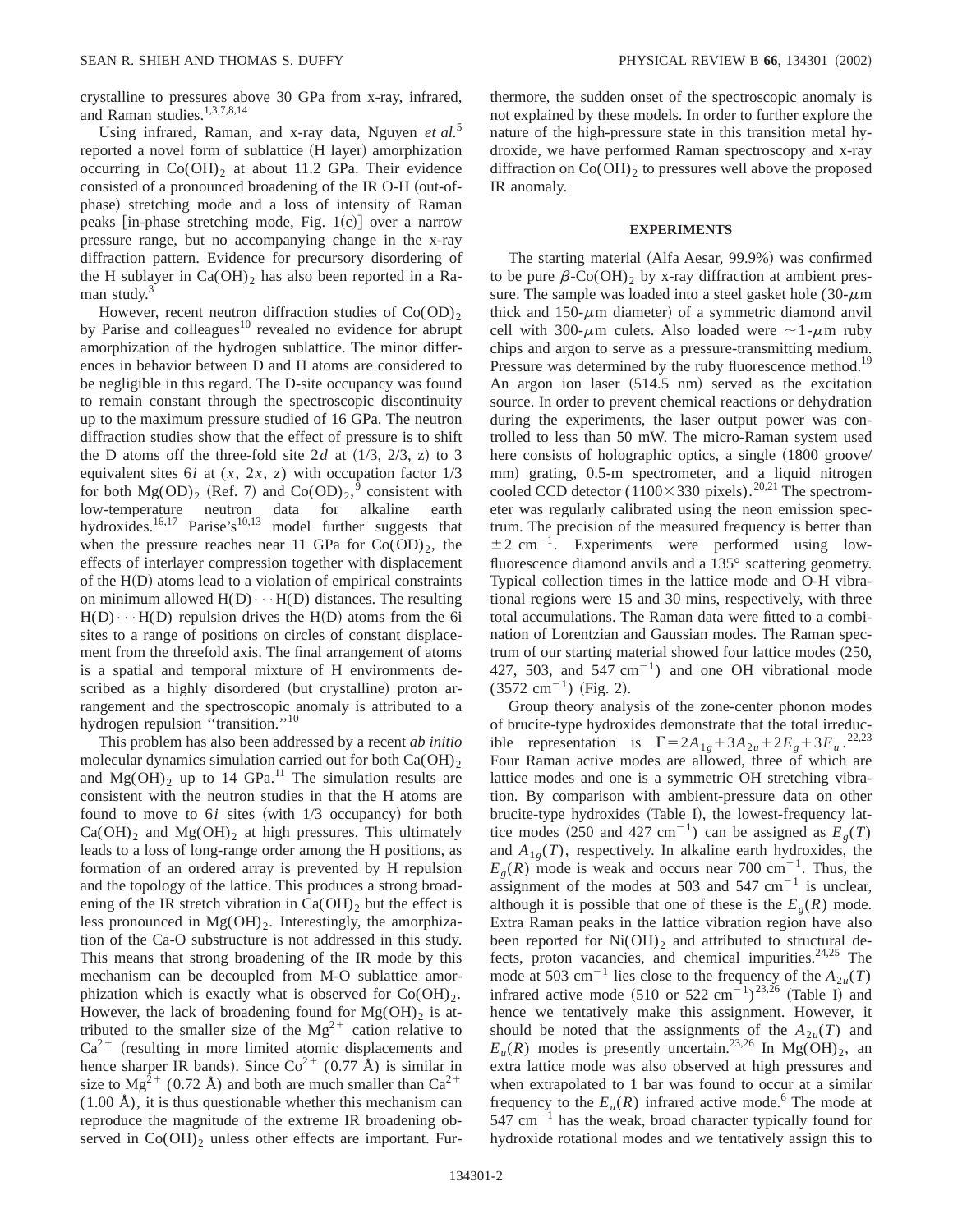

FIG. 2. Representative Raman spectra of  $Co(OH)_2$  to 31 GPa in (a) external mode region and (b) internal (OH-stretching) mode region. The peak assignment is shown for each mode and pressure (in GPa) is indicated on the right-hand side of each spectrum.

be the  $E_{\varrho}(R)$  mode. All Raman and infrared translational lattice mode vibrational frequencies for transition metal hydroxides decrease as a function of increasing *M*-O bond distance as observed previously for the O-H infrared stretching frequency.<sup>23,27</sup> The assignments we have made here are fully consistent with this progression (Table I).

For x-ray diffraction experiments, the starting material was from the same source as used in the Raman measurements. The Co(OH)<sub>2</sub> sample together with a 30- $\mu$ m diameter Au foil and ruby chips were loaded together with an argon pressure-transmitting medium in a stainless steel gasket in a diamond-anvil cell with  $300-\mu m$  culets. Pressure was determined from both ruby fluorescence and the equation of state of Au.<sup>28</sup> X-ray diffraction patterns were collected at beamline X17C, National Synchrotron Light Source using energy-dispersive techniques  $(8 \times 16 \mu m)$  beamsize) and a solid state detector. The diffraction angle was calibrated using a gold foil, and the detector was calibrated with a series of fluorescence standards.

#### **RESULTS**

For Raman measurements,  $Co(OH)$ <sub>2</sub> was pressurized to a maximum of 31 GPa and spectra were recorded upon both compression and decompression  $(Figs. 2$  and 3). All lattice modes increase with compression and were observed to persist to the highest pressure, although most exhibit considerable broadening  $(Fig. 2)$ . Upon decompression, the behavior of the lattice modes was largely reversible with little hysteresis, although irreversible changes in the relative peak intensities were observed upon decompression back to ambient pressure. The intensity of the  $A_{1g}(T)$  mode decreased strongly with compression, and this mode has a markedly nonlinear pressure dependence. The  $A_{2*u*}(T)$  mode became the dominant feature of the spectrum at pressures above 16 GPa, which is surprising since this mode is formally Raman inactive. If our assignment of the  $A_{2u}(T)$  mode is correct, then the relative behavior of this mode and the  $A_{1g}(T)$  could be explained by a weak Fermi resonance. Such a resonance occurs as a result of anharmonic coupling of two nearly degenerate vibrational modes of the same character. A Fermi resonance between the  $E<sub>g</sub>(T)$  mode and what was identified as a probable  $E_u(T)$  mode was documented in Mg(OH)<sub>2</sub>.<sup>6</sup> For  $Co(OH)_2$ , the intensity shift and frequency separation are consistent with a resonant interaction, although the closest approach of the two modes is only about 50  $\text{cm}^{-1}$  in this case, compared with 18 cm<sup>-1</sup> for Mg(OH)<sub>2</sub>

The  $A_{1g}$  O-H internal mode weakened and broadened with pressure  $[Fig. 2(b)]$  but reverted without hysteresis upon decompression. This reversibility is in good agreement with observations from IR and Raman on  $Co(OH)_2$  (Refs. 4,5) and  $Mg(OH)_2$ .<sup>1,6</sup> The OH stretching vibration has a negative pressure dependence whose slope is given by  $d\nu/dP =$  $-9.60+0.15P$  cm<sup>-1</sup>/GPa. This initial slope is greater than that observed for the alkaline earth hydroxides  $Mg(OH)_{2}$ (Ref. 3) and Ca(OH)<sub>2</sub>,<sup>3</sup> as well as Ni(OH)<sub>2</sub> (Ref. 29) (Fig. 4). In contrast to the other materials, however, the rate of decrease weakens above 15 GPa and the OH-stretch frequency becomes nearly pressure independent above 25 GPa.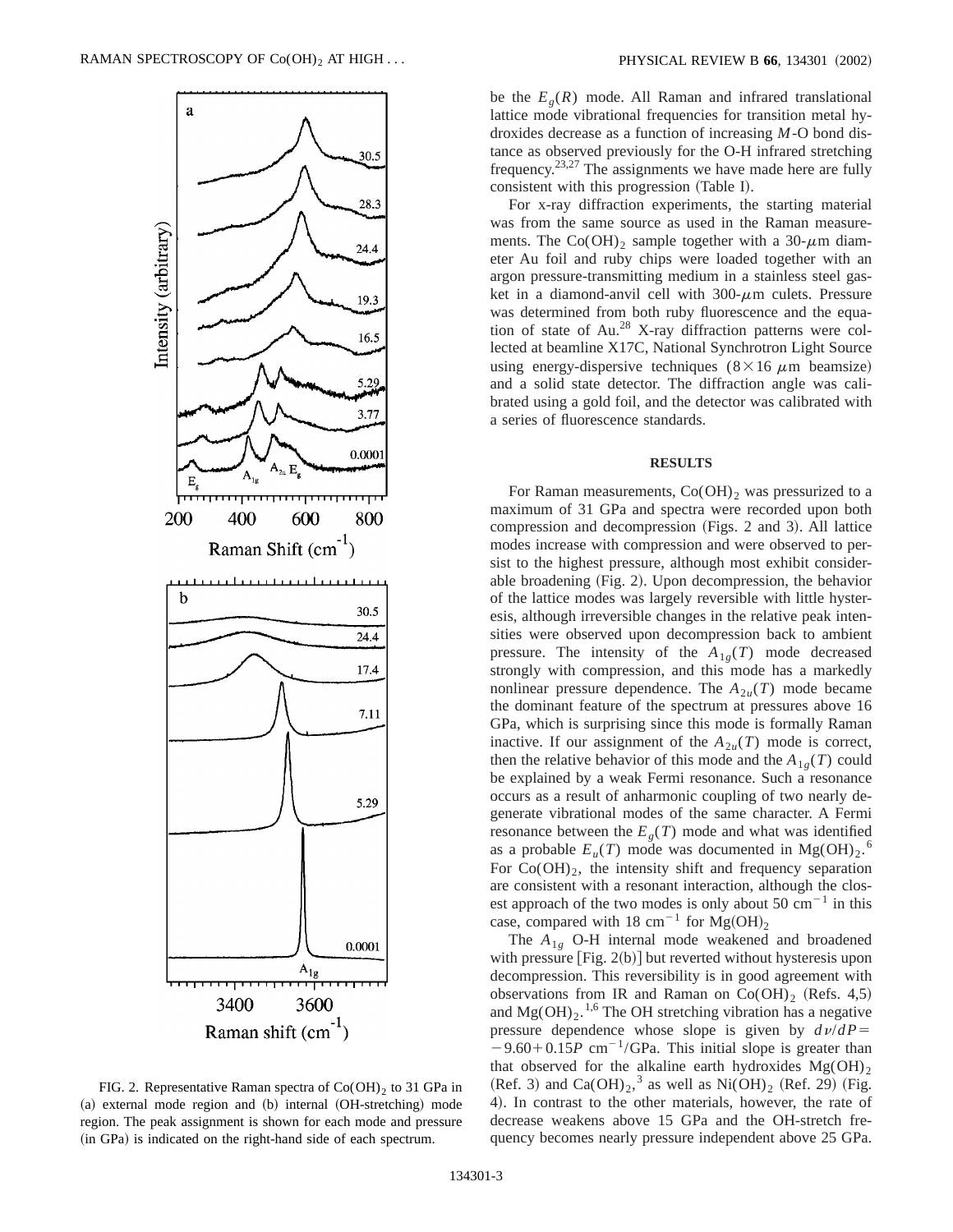| Compound         |          | Lattice vibrations $T$<br>Stretching mode<br>Librations $R$ |         |       |          | $M-O(\AA)$ | Ref.  |       |       |            |
|------------------|----------|-------------------------------------------------------------|---------|-------|----------|------------|-------|-------|-------|------------|
|                  | $A_{1g}$ | $A_{2u}$                                                    | $E_{g}$ | $E_u$ | $A_{1g}$ | $A_{2u}$   | $E_g$ | $E_u$ |       |            |
| $Mg(OH)$ ,       | 3652     | 3688                                                        | 725     | 415   | 443      | 455        | 280   | 361   | 2.099 | 36         |
|                  | 3652.0   |                                                             | 727.5   |       | 444.7    |            | 280.0 |       |       | 6          |
|                  | 3661.3   |                                                             |         |       |          |            |       |       |       | 6          |
| $Ca(OH)$ ,       | 3620     | 3640                                                        | 680     | 373   | 357      | 334        | 254   | 288   | 2.369 | 36         |
| $Mn(OH)$ ,       | 3578     | 3625                                                        |         | 386   | 401      | 432        | 234   | 283   | 2.186 | 23         |
| $Fe(OH)_{2}$     | 3576     | 3624                                                        |         | 395   | 407      | 488        | 260   | 305   | 2.139 | 23         |
| $\beta$ -Co(OH), | 3559     | 3630                                                        |         | 433   |          | 510        |       | 314   | 2.115 | 23         |
|                  | 3572     |                                                             | 547?    |       | 427      | 503?       | 250   |       |       | This study |
| $\beta$ -Ni(OH), | 3580     | 3639                                                        |         | 452   | 449      | 530        | 318   | 350   | 2.073 | 23         |
|                  | 3580     |                                                             |         |       | 446      |            | 312   |       |       | 29,37      |
| $\beta$ -Cd(OH), | 3566     | 3607                                                        |         | 330   | 382      | 435        | 232   | 255   | 2.314 | 23         |

TABLE I. Raman and infrared vibrational modes  $(in cm^{-1})$  and *M*-O distances in brucite-type hydroxides.

A similar flattening in the pressure dependence of the OHstretch frequency is observed in the IR data at lower pressures.4 However, it is difficult to accurately obtain peak centroids for these broad, low-amplitude peaks [Fig.  $2(b)$ ].

The pressure dependence of the Raman frequency for  $Co(OH)$ <sub>2</sub> observed here closely tracks that reported for a low-frequency shoulder on the IR stretch vibration.<sup>4</sup> In the IR work, this shoulder, which was detectable to 20 GPa, was identified as a hot band caused by the transition from the first excited state to the first overtone.<sup>4</sup> Our results suggest that this shoulder might instead be the Raman-active symmetric stretch vibration. Similar features have been identified in both Raman and IR spectra for brucite<sup>1,6,30</sup> and interpreted as a mixing of formally infrared and Raman modes due to structural distortion or disorder.

The full width at half maximum (FWHM) of the O-H stretching peak shows a continuous increase with pressure (Fig. 5). This is inconsistent with the earlier spectroscopic study<sup>4,5</sup> which reported a sudden loss of Raman intensity and broadening of the IR peak width for the O-H vibrational modes at 11.2 GPa. The difference in the Raman behavior can be explained by the higher quality signal obtained in this study using an improved micro-Raman spectrometer. Our dense distribution of data points upon both increasing and decreasing pressure rules out the existence of a sharp spectroscopic anomaly. Figure 6 shows the continuous variation of peak width in the critical region between 9 and 17 GPa. Other features of the present data, however, are consistent with the IR measurements. First, we observe that the rate of broadening is larger in the 10-25 GPa pressure interval than above or below this range. Below 10 GPa, the FWHM has a curvative similar to that reported for  $Mg(OH)_2$ . Above 25 GPa, the peak width curve flattens consistent with IR data at



FIG. 3. Pressure-induced frequency shifts of external phonon modes. Solid circles indicate data measured during compression and open symbols are data measured during decompression. Solid and dashed lines are polynomial fits to the data. Error bars are smaller than the symbol size when not shown. The open squares show ambient pressure infrared data (Ref. 23).



FIG. 4. Raman shift of the OH vibrational mode of  $Co(OH)<sub>2</sub>$  as a function of pressure. The solid and dashed lines are fits to data for  $Mg(OH)_2$ , Ca $(OH)_2$ , respectively (Refs. 2,3,18). The dash-dotted line is a fit to the data of Ref. 29. The solid and open triangles are infrared data from Nguyen et al. (Ref. 4). The solid and open circles are Raman data obtained in this study. All solid symbols represent compression data and open ones represent decompression data.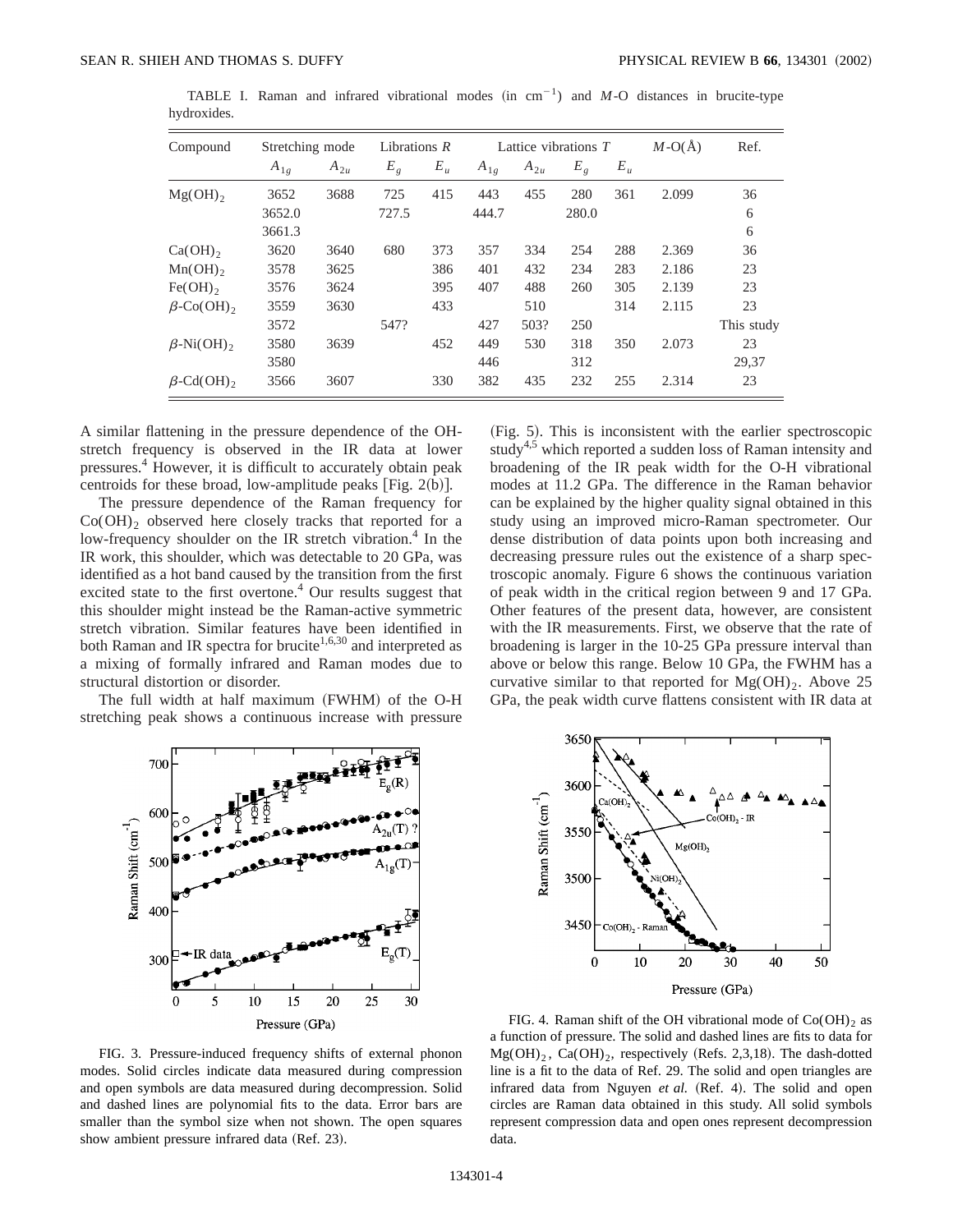

FIG. 5. Full width at half maximum (FWHM) of the OH vibrational peak of  $Co(OH)_{2}$  as a function of pressure. The circles are Raman data from this study and the triangles show the antisymmetric infrared fundamental vibration (Refs.  $4,5$ ) (the dashed curve shows a fit to this data). All solid symbols are compression data and open symbols are decompression data. The dash-dotted, solid, and dashed curves are fits to data for  $Ca(OH)_2$ ,  $Mg(OH)_2$ , and  $Ni(OH)_2$ , respectively (Refs. 2,3,18,29). Upper and lower curves for  $Mg(OH)$ <sub>2</sub> are data taken under non-hydrostatic and quasihydrostatic conditions, respectively.

higher pressures. Compared with  $Mg(OH)_2$  the broader peak widths in  $Co(OH)_2$  indicate the H atoms are in a much more disordered state. By 25 GPa, the peak widths in  $Co(OH)<sub>2</sub>$  are comparable to those in  $Ca(OH)_2$  in the region of pressureinduced amorphization.



FIG. 6. OH stretching vibration in  $Co(OH)_2$  between 9 and 17 GPa.

TABLE II. (a) The pressure-dependence of the vibrational modes obtained from polynomial fits and the mode Grüneisen parameters of  $Co(OH)_{2}$ . (b) Comparison of zero-pressure mode Gruneisen parameters for brucite-type hydroxides.

|                      |                               | (a)                         |                         |
|----------------------|-------------------------------|-----------------------------|-------------------------|
| $\nu_{0}$            | $\partial v/\partial P$       | $\partial^2 v/\partial P^2$ | $\gamma_{i0}$           |
| $\rm (cm^{-1})$      | $\text{(cm}^{-1}/\text{GPa})$ | $(cm^{-1}/\text{GPa}^2)$    |                         |
| 250                  | 5.232                         | $-0.037$                    | 1.009                   |
| 427                  | 6.161                         | $-0.0998$                   | 0.692                   |
| 503                  | 4.531                         | $-0.0422$                   | 0.438                   |
| 547                  | 8.300                         | $-0.0921$                   | 0.736                   |
| 3572                 | $-9.601$                      | 0.1457                      | $-0.131$                |
|                      |                               | (b)                         |                         |
| Mode                 | $Co(OH)_{2}$                  | $Mg(OH)$ , $^a$             | $Ca(OH)_2$ <sup>a</sup> |
|                      | $\gamma_{i0}$                 | $\gamma_{i0}$               | $\gamma_{i0}$           |
| $E_{g}(T)$           | 1.01                          | 0.81                        | 0.85                    |
| $A_{1g}(T)$          | 0.69                          | 0.65                        | 0.94                    |
| $E_g(R)$             | 0.74                          |                             | 1.21                    |
| $A_{1g}(\mathbf{I})$ | $-0.13$                       | $-0.09$                     | $-0.04$                 |

a Data from Ref. 3.

The mode-Grüneisen parameter  $(\gamma_i)$  can be expressed by the volume dependence of the frequency for the *i*th vibration mode  $(v_i)$  in the crystal

$$
\gamma_i = -[(d \ln v_i)/(d \ln V)] = (K_T/v_i)(dv_i/dP),
$$

where  $K_T$  is the bulk modulus. Using the slope  $(d\nu_i/dP)$  of each lattice mode from our measurements and the bulk modulus ( $K_T$ =49 GPa), we calculated the Grüneisen parameter  $(v_i)$  for each mode as a function of pressure (Table II, Fig.  $7$ ).

X-ray diffraction patterns show clearly that  $Co(OH)$ <sub>2</sub> remains crystalline to  $48$  GPa (Fig. 8). The decrease in intensity with pressure is typical and can be attributed to sample

![](_page_4_Figure_14.jpeg)

FIG. 7. The mode Gruneisen parameters of  $Co(OH)_2$  as a function of pressure.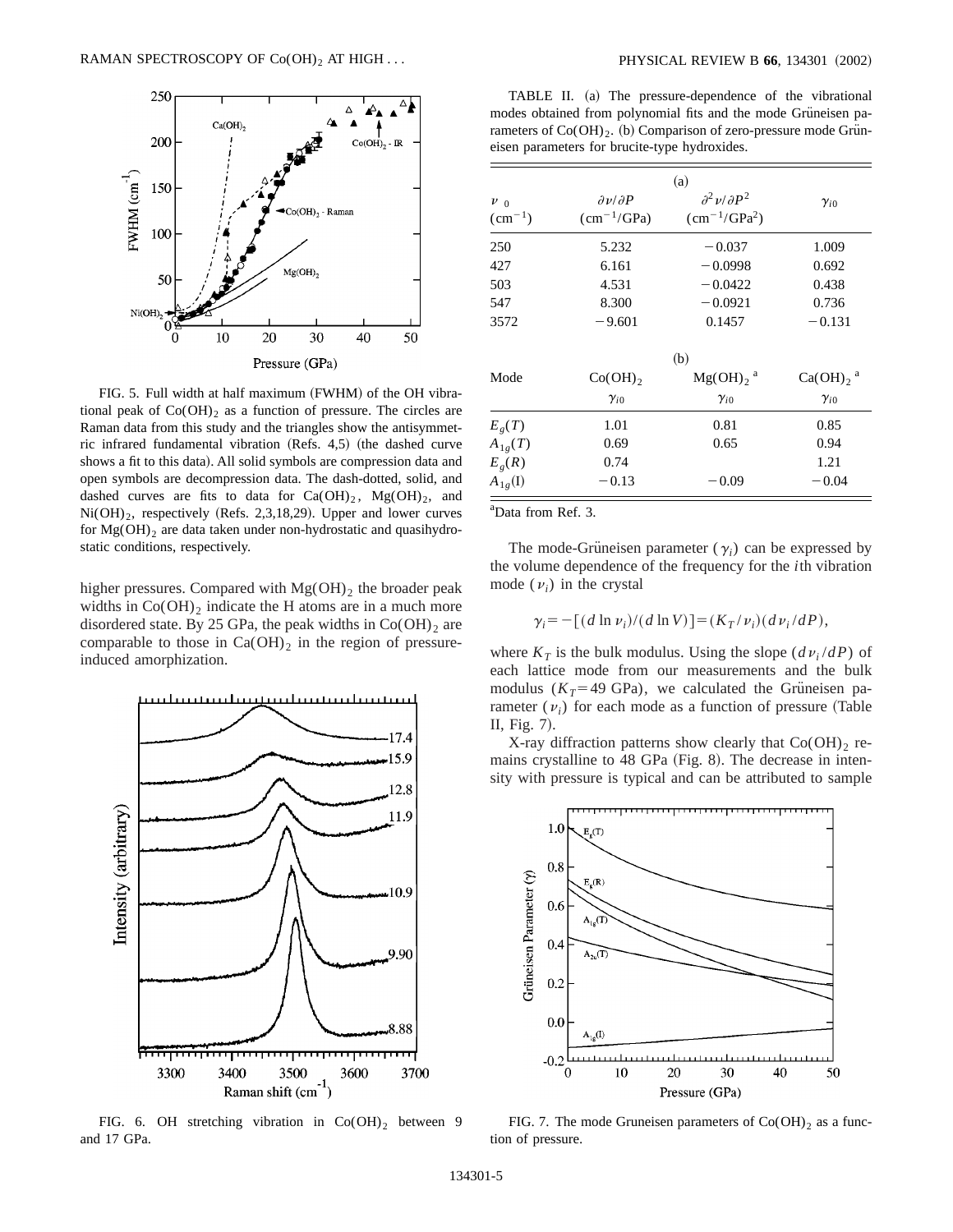![](_page_5_Figure_1.jpeg)

FIG. 8. Selected x-ray diffraction patterns of  $Co(OH)_{2}$  as a function of pressure. The Miller indices (hkl) denote peaks from  $Co(OH)<sub>2</sub>$ , while lines from gold and argon are labeled Au and Ar, respectively. *F* marks the location of fluorescence peaks, while *e* indicates escape peaks from the Ge detector.

thinning and effects of deviatoric stress. The peak widths increases gradually with pressure below 26 GPa consistent with an increase in deviatoric stress, but broaden markedly relative to Au and Ar peaks at pressure near  $26$  GPa (Fig. 8). This broadening is greater than expected from the effects of the nonhydrostatic stress field. However, no new or unexplained diffraction peaks are clearly observed. Our results extend earlier studies $5,9,10$  that reported no pressure-induced amorphization of the Co-O substructure to at least 23 GPa. However, our results suggest that  $Co(OH)$ <sub>2</sub> is more compressible than found in an earlier study<sup>5</sup> probably due to the lack of pressure-transmitting medium in that work. The x-ray diffraction results will be described in more detail in a forthcoming publication.

#### **DISCUSSION**

The hypothesis of sublattice amorphization is based upon the loss of Raman signal, abrupt jump of the FWHM of the O-H stretching vibration, and flattening of *c*/*a* in x-ray measurements near 11  $GPa<sup>5</sup>$  In this study, we find from Raman spectroscopy that both the lattice and OH stretching modes are readily detectable to at least 30 GPa. Furthermore, we find no evidence for an abrupt jump in the FWHM of the Raman active OH stretch vibration, nor do we observe any discontinuity in the variation of OH stretch frequency with pressure as reported by Nguyen *et al.*<sup>4</sup> Flattening of the *c*/*a* ratio with pressure is observed to some degree in all highpressure hydroxides regardless of whether they undergo amorphization or not.<sup>13</sup> In combination with the lack of any evidence of an abrupt discontinuity from neutron data,<sup>10</sup> the hypothesis of sublattice amorphization in  $Co(OH)$ <sub>2</sub> near 11 GPa can be ruled out. There are, however, important aspects of the vibrational spectra that are consistent between the Raman and IR work, in particular, the extremely broad OH peak width and frequency independence of the OH stretch vibration that are observed above 25 GPa. If the OH stretch frequency is taken to be a proxy for O-H bond length, the pressure dependence of the OH stretch frequency may indi-

cate that the OH bond distance initially decreases with pressure but becomes constant above 25 GPa. However, neutron diffraction studies suggest that O-H and O-D bond lengths do not decrease with pressure despite the redshift of the OH stretch vibrations.<sup>10</sup> These studies do provide strong evidence for the reduction of the  $H \cdots H$  distance, however.<sup>10</sup> The frequency redshift of the OH stretch has been observed in studies of other hydroxides and is taken as empirical evidence for hydrogen bonding<sup>1,4</sup> although this interpretation is disputed by theoretical studies. $\frac{11,12}{2}$ 

At 16 GPa, the highest pressure reached by neutron diffraction, the OH peak width in  $Co(OH)$ <sub>2</sub> is about twice as large as in brucite under the same conditions. Figure 5 shows that for brucite the effect of non-hydrostatic stress on the peak width is to cause only modest additional broadening. By 30 GPa, the OH peak width in  $Co(OH)_2$  has increased by an additional factor of 2–3, consistent with the IR observations. Hence, the neutron results at 16 GPa may not be able to provide a clear picture of the structural behavior at higher pressures. That is, disordering of the structure appears to be occurring over a broad pressure interval  $(10-25 \text{ GPa})$  and the degree of disorder in  $Co(OH)_2$  at 16 GPa is small relative to that at higher pressures.

The peak widths ( $>200 \text{ cm}^{-1}$ ) observed for Co(OH)<sub>2</sub> indicate that a broad distribution of O-H bond lengths and bond strengths are present in these samples above 25 GPa. As previously pointed out, the observed peak widths are comparable to those in pressure amorphized  $Ca(OH)_2$ , OH, and OD vibrations in liquid water, and hydroxyl peaks in oxide glasses. $5$  In addition, they are also comparable to peak widths observed in infrared spectra of hydrated  $(Mg,Fe)SiO<sub>3</sub>$  glasses.<sup>31</sup> Our FWHM values are also comparable to those observed in the high-pressure hydrous silicate, phase *E* at ambient and high pressure ( $\sim$ 150–350 cm<sup>-1</sup>) which is known to have cation disorder and is likely to have proton disorder as well. $32$  Another dense hydrous silicate, phase *D*, has been observed to have a broad ( $\sim$ 300 cm<sup>-1</sup> FWHM) Raman OH stretching vibration at 1 bar (Ref. 33) as well as structural evidence for H disorder from a singlecrystal x-ray diffraction study.34 Broad IR peaks of a few hundred  $cm^{-1}$  also characterize other hydrous phases of possible interest in the Earth's mantle, including hydrous ringwoodite.<sup>30</sup> Using Libowitzky's<sup>35</sup> correlation of OH stretching frequencies and  $O-H\cdots O$  bond distance in minerals, the observed peak width would correspond to a range of H $\cdot \cdot \cdot$ O bond distances from  $\sim$  1.85 to  $\sim$  2.05 Å.

All these lines of evidence suggest there is a substantial degree of H disorder between the octahedral sheets of  $Co(OH)$ <sub>2</sub> developing at pressures between 10 and 25 GPa. It is not clear whether the repulsion-induced local disordering model<sup>10</sup> can explain the magnitude of the disordering observed spectroscopically. Theoretical studies<sup>11</sup> of structural frustration resulting from  $H \cdots H$  repulsive forces only produce broadening for large cations such as  $Ca^{2+}$  and not for small cations such as  $Mg^{2+}$ . The larger spacings between OH anions in  $Ca(OH)_2$  allow for a larger range of H displacements compared with Mg(OH)2. However, the *ab initio* study extended only to 14 GPa, and may not have resulted in sufficient compression for H repulsion effects to manifest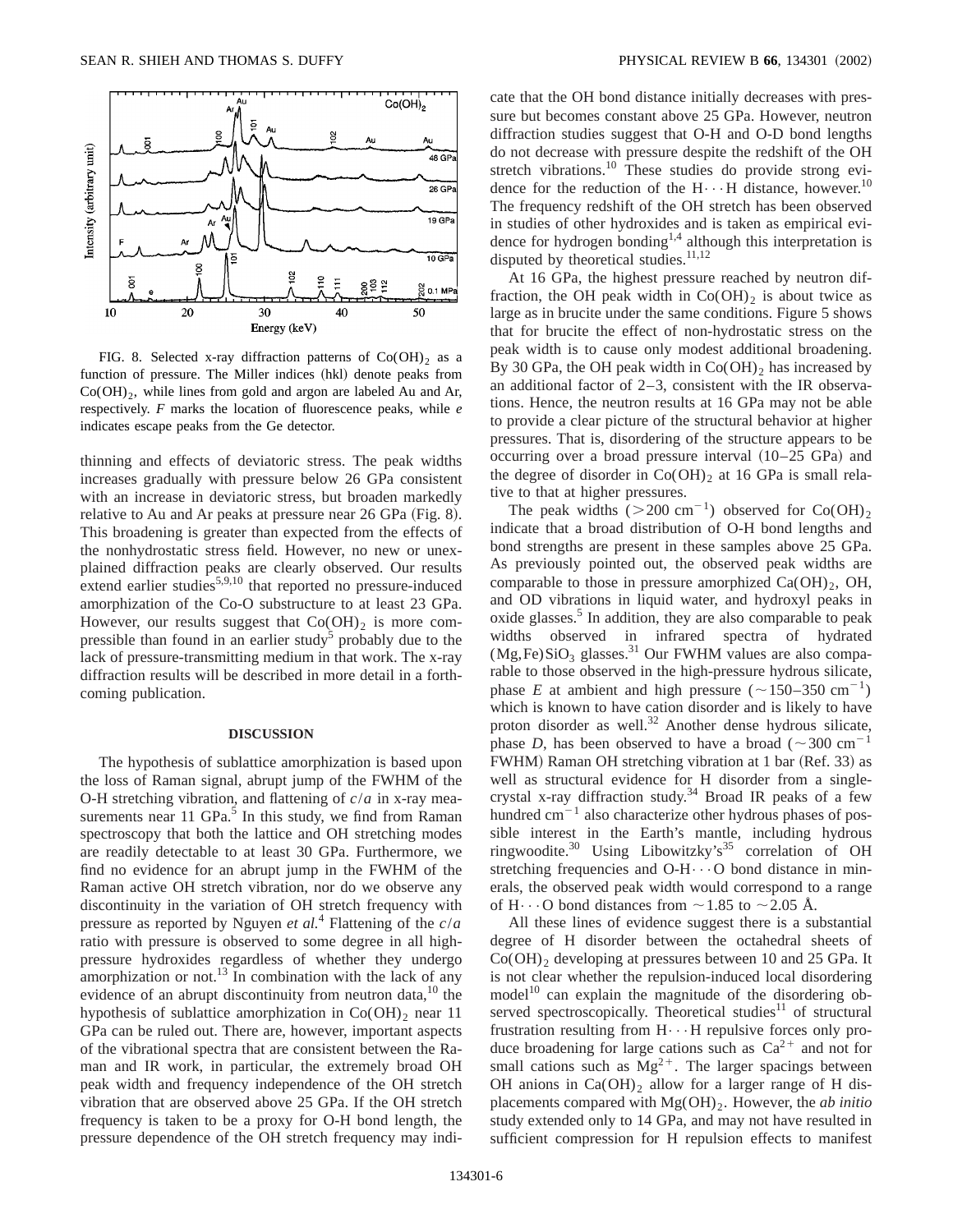themselves in  $Mg(OH)_2$ . In fact, based on both structural data and the empirical value for minimum contact distances for nonbonded H atoms, Parise<sup>10</sup> argues that these repulsion effects will not become important in  $Mg(OH)$ <sub>2</sub> until pressures above 30 GPa whereas the effects are expected to manifest themselves around 10 GPa for  $Co(OH)_{2}$ . Future molecular dynamics studies are needed to resolve this issue.

Our results also provide support for Parise's model<sup>10</sup> in that the requirement for a sharp spectroscopic anomaly near 11 GPa is removed. Also, the peaks widths we observe at 16 GPa are only about 50% of those reported in the IR study. This means it is easier to reconcile the the localized H displacements in Parise's model with spectroscopic data at these pressures. Our observations are consistent with a gradual disordering beginning around 10 GPa which is completed by about 25 GPa. This is also more consistent with the proposed driving force for H-layer amorphization in which a continuous reduction of interlayer spacing and hence  $H \cdot \cdot \cdot H$  distance would be expected to promote to a continuous disordering of H positions with pressure. The flattening of the OH peak width beginning above 25 GPa may suggest that a balance between competing forces is ultimately achieved that prevents further disordering. That the x-ray peaks widths change abruptly at a similar pressure suggests that interactions involving the Co-O sublattice may be an important contributor to this balance. The disordering in the H layer may induce a small amount of local disordering in the Co-O layer, but is apparently insufficient to drive the system to complete amorphization.

- \*Electronic address: shieh@princeton.edu
- 1M.B. Kruger, Q. Williams, and R. Jeanloz, J. Chem. Phys. **91**, 5910 (1989).
- ${}^{2}$ C. Meade and R. Jeanloz, Geophys. Res. Lett. 17, 1157 (1990).
- 3T.S. Duffy, R.J. Hemley, and H.K. Mao, in *Volatiles in the Earth* and Solar System, edited by K.A. Farley (American Institute of Physics, Woodbury, NY, 1995), p. 211.
- <sup>4</sup> J.H. Nguyen, M.B. Kruger, and R. Jeanloz, Phys. Rev. B **49**, 3734  $(1994).$
- <sup>5</sup> J.H. Nguyen, M.B. Kruger, and R. Jeanloz, Phys. Rev. Lett. **78**, 1936 (1997).
- 6T.S. Duffy, C. Meade, Y. Fei, H.K. Mao, and R.J. Hemley, Am. Mineral. **80**, 222 (1995).
- $<sup>7</sup>$  J.B. Parise, K. Leinenweber, D.J. Weidner, K. Tan, and R.B.V.</sup> Dreele, Am. Mineral. **79**, 193 (1994).
- 8T. Nagai, T. Ito, T. Hattori, and T. Yamanaka, Phys. Chem. Miner. **27.** 462 (2000).
- <sup>9</sup> J.B. Parise, B. Theroux, R. Li, J.S. Loveday, W.G. Marshall, and S. Klotz, Phys. Chem. Miner. **25**, 130 (1998).
- <sup>10</sup> J.B. Parise, J.S. Loveday, R.J. Nelmes, and H. Kagi, Phys. Rev. Lett. 83, 328 (1999).
- 11S. Raugei, P.L. Silverstrelli, and M. Parinello, Phys. Rev. Lett. **83**, 2222 (1999).
- <sup>12</sup> D.M. Sherman, Am. Mineral. **76**, 1769 (1991).
- <sup>13</sup> J.B. Parise, H. Kagi, J.S. Loveday, R.J. Nelmes, and W.G. Marshall, in *Physics Meets Mineralogy*, edited by H. Aoki (Cambridge University Press, Cambridge, 2000), p. 308.

## **SUMMARY**

Raman spectra and x-ray diffraction patterns have been recorded for  $Co(OH)_2$  to 31 and 48 GPa, respectively. In contrast to previous infrared results but consistent with neutron diffraction studies, no abrupt sublattice (H-layer) amorphization is observed near 11 GPa. However, the OH stretching vibration of  $Co(OH)_2$  markedly broadens over the pressure interval from 10 to 25 GPa and eventually reaches peak widths ( $\sim$ 200–250cm<sup>-1</sup>) in agreement with IR results and consistent with those observed in a variety of H-disordered materials including pressure-amorphized solids, liquids, hydrous glasses, and hydrous silicates with cation and H disorder. However, x-ray diffraction results to 48 GPa show that the Co-O substructure remains essentially intact although some anomalous broadening is observed near 26 GPa. It is possible to reconcile the IR and neutron results by postulating that H-layer disorder occurs over a broad pressure interval in response to increase hydrogen repulsion as the interlayer distances are reduced.<sup>10</sup> The question of whether this model of localized disorder can reproduce the broad range of  $O \cdot \cdot \cdot H$  distances implied by the spectroscopic data requires further study.

## **ACKNOWLEDGMENTS**

We thank Jingzhu Hu, Alex Goncharov, and Nagayoshi Sata for technical assistance. This work was supported by the NSF and the David and Lucile Packard Foundation.

- <sup>14</sup>F. Zigan and R. Rothbauer, Neues Jahrb. Mineral., Monatsh. **1967,** 137.
- <sup>15</sup> W.R. Busing and H.A. Levy, J. Phys. Chem. **26**, 563 (1957).
- 16L. Desgranges, D. Grebille, G. Calvarin, G. Chevrier, N. Floquet, and J. Niepce, Acta Crystallogr., Sect. B: Struct. Sci. **49**, 812  $(1993).$
- 17L. Desgranges, G. Calvarin, and G. Chevrier, Acta Crystallogr., Sect. B: Struct. Sci. 52, 82 (1996).
- 18T.S. Duffy, J. Shu, H.K. Mao, and R.J. Hemley, Phys. Chem. Miner. 22, 277 (1995).
- 19H.K. Mao, J. Xu, and P.M. Bell, J. Geophys. Res. **91**, 4673  $(1986).$
- 20A.F. Goncharov, V.V. Struzhkin, R.J. Hemley, H.K. Mao, and Z. Liu, in *Science and Technology of High Pressure*, edited by M.H. Manghnani, W.J. Nellis, and M.F. Nicol (University Press, India, 2000), p. 90.
- $21$  S.-H. Shim and T.S. Duffy, Am. Mineral. **87**, 318  $(2001)$ .
- 22S.S. Mitra, in *Solid State Physics*, edited by F. Seitz and D. Turnbull (Academic, New York, 1962), p. 1.
- 23H.D. Lutz, H. Moller, and M. Schmidt, J. Mol. Struct. **328**, 121  $(1994).$
- 24C. Greaves and M.A. Thomas, Acta Crystallogr., Sect. B: Struct. Sci. 42, 51 (1986).
- 25M.C. Bernard, R. Cortes, and M. Keddam, J. Power Sources **63**, 247 (1996).
- 26C. Mockenhaupt, T. Zeiske, and H.D. Lutz, J. Mol. Struct. **443**, 191 (1998).
- $27$ G. Brindley and C.C. Kao, Phys. Chem. Miner. **10**, 187 (1984).